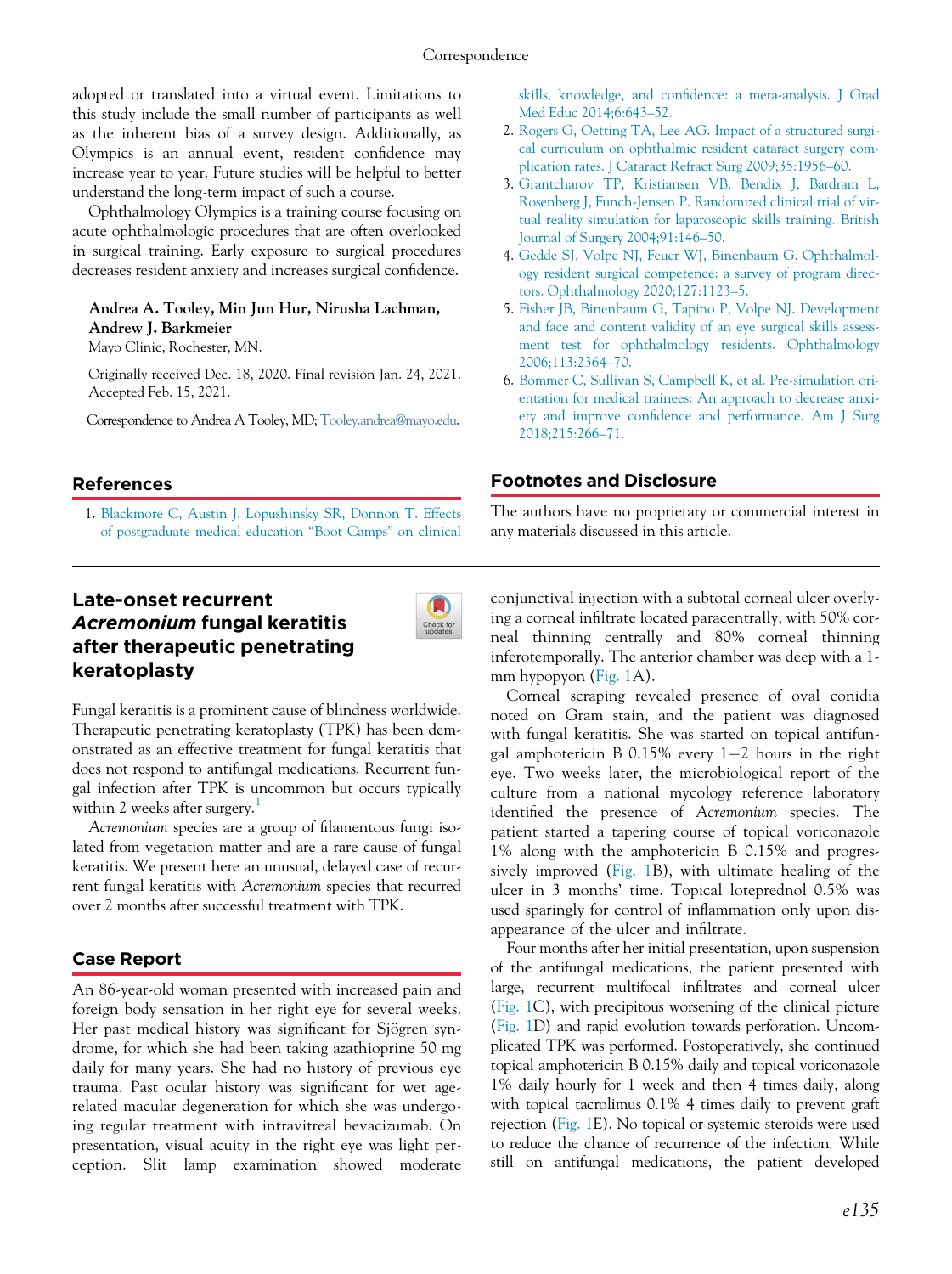<span id="page-1-0"></span>

Fig. 1—(A) Patient at presentation, with multifocal diffuse corneal infiltrates, large corneal ulceration, and hypopyon. (B) Progressive resolution of the infiltrates, ulcer, and hypopyon. (C) Recurrence of the multifocal infiltrates, ulceration, and hypopyon upon suspension of antifungal medications. (D) Rapid worsening of the clinical picture, with increase in size of corneal infiltrates and hypopyon. (E) Patient 1 month after therapeutic penetrating keratoplasty. Note peripheral neovascularisation with loosening of interrupted sutures secondary to withheld use of topical steroids. Central cornea remained relatively transparent. (F) Recurrence of inferotemporal ulcer with superficial infiltrates at the graft-host junction of therapeutic penetrating keratoplasty graft.

endothelial rejection with corneal edema and neovascularization 2 months postoperatively. Topical prednisolone 1% was added 6 times daily, with resolution of the rejection in 1 week. The topical antifungals were suspended 1 week after starting topical steroids because there were no signs of any active fungal infection at that time. The patient remained on tacrolimus 4 times daily throughout this period.

Two weeks after starting steroid medication and 76 days after the TPK, a 1-mm epithelial defect was noted on the patient's temporal cornea. Two days later, the epithelial defect increased in size, and an ulcer was noted on the patient's temporal corneal ([Fig. 1](#page-1-0)F). A positive culture confirmed the recurrence of Acremonium species. The patient was started again on topical amphotericin B 0.15% and topical voriconazole 1% 6 times daily. Prednisolone eyedrops were reduced to twice daily. These medications were continued for 1 month, at which point the epithelial defect healed. The amphotericin B was discontinued, and the tacrolimus and voriconazole were eventually discontinued over the next 2 months, with the prednisolone reduced to once daily. One year after discontinuing all antifungal medication and 21 months after her initial presentation, there continued to be no recurrence of a fungal infection.

## **Discussion**

Fungal keratitis can unfortunately recur after TPK. A retrospective analysis of 1148 cases of fungal keratitis treated with TPK reported that recurrence typically appeared within 2 weeks after surgery in  $7.7\%$  of eyes,<sup>[1](#page-2-0)</sup> consistent with previous reports.

It has also been shown that recurrence rates for fungal keratitis in patients who have been given steroids before surgery are significantly higher than those who were not treated with any steroids prior to surgery. $^2$  $^2$  To note, the patient in our case had been administering loteprednol sparingly to manage corneal edema a week before her TPK. Additionally, recurrence rates are higher for patients with a preopera-tive hypopyon,<sup>[2](#page-2-1)</sup> corneal perforation,<sup>2</sup> and larger infiltrates<sup>[3](#page-2-2)</sup>—all of which were present in our patient. Our patient had also been taking azathioprine, a known immunosuppressant, for many years, which could have played a role in the recurrence of the fungal infection. This medication was not changed during the course of her fungal keratitis treatment. A common postoperative treatment after fungal keratitis outlined by Shi et al. involves 0.5% fluconazole and 0.25% amphotericin B or 5% natamycin. If no signs of recurrence are present for 2 weeks, low concentration topical steroids are administered twice daily.<sup>[2](#page-2-1)</sup>

In our case, tacrolimus 0.1% was started as an immunosuppressive medication to prevent graft rejection on postoperative day 1, although steroids were withheld until 2 months postoperatively and only when corneal edema and neovascularization owing to presumed graft rejection were noted. Our patient succumbed to a recurrence of Acremonium keratitis more than 2 months after TPK upon initiation of topical steroid treatment and without any prior signs of lingering or recalcitrant infection. In retrospect, perhaps it would have been beneficial to maintain the antifungal treatment for a longer period once the steroids were started. Another option would have been to use topical cyclosporin drops, which also have an antifungal effect.<sup>[4](#page-2-3)</sup>

This case reports the longest latency between TPK and recurrent fungal infection described to date, with recurrence on the 76th day after TPK. The second longest delay in recurrence we could find in the literature was the  $66<sup>th</sup>$  day after TPK.<sup>5</sup> Our case highlights the particular difficulty in treating Acremonium keratitis, demonstrating its ability to remain quiescent in the cornea and reactivate months after